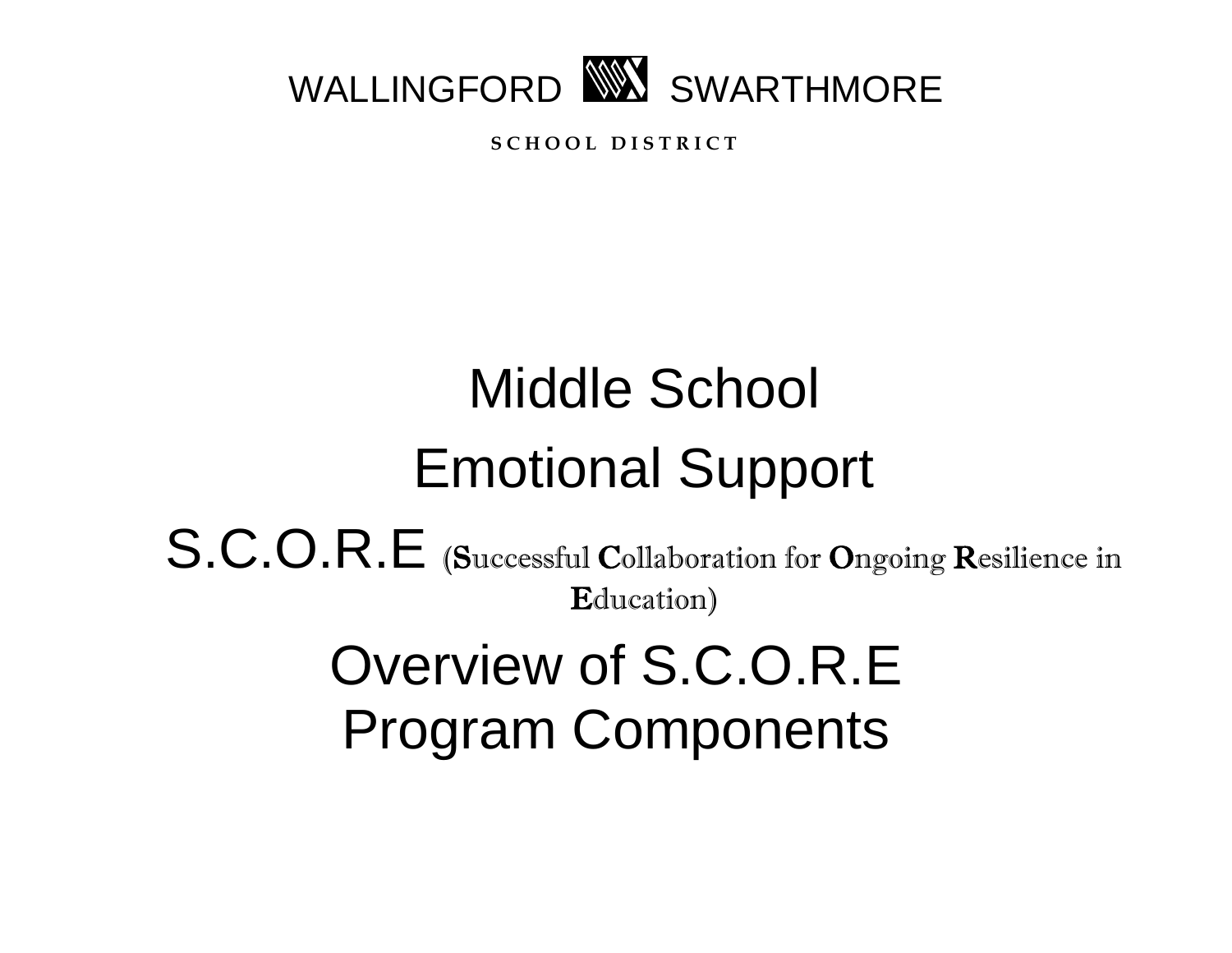Students have access to a full continuum of services through a flexible scheduling process. Based on the needs of the student as identified by the IEP team, students have opportunities to participate in the following types of classes:

- general education classes with appropriate accommodations and special education teacher consults
- general education classes with in-class support from a paraprofessional
- general education co-taught Math classes
- general education classes with reduced ize and modified pace
- special education classes
- enrichment classes for Language Arts & Math
- intervention classes for Reading and Math

The range of support available extends from Full Time (receiving special education services for 80% or more of the school day), Supplemental (receiving special education services for more than 20% and less than 80% of the school day) to Itinerant (Supplemental (receiving special education services for 20% or less of the school . The S.C.O.R.E program provides instruction in a small, structured setting with positive behavior supports. The program is staffed with an emotional support teacher, a paraprofessional and a licensed mental health professional.

The S.C.O.R.E program has two key components:

- 1. Behavior Supports
	- Development of FBAs & PBSPs
	- Structured Level System with Daily Data Collection
	- Group Counseling
	- Individual Counseling
	- Personal Development Curriculum
		- o Self-Awareness
		- o Self-Control
		- o Empathy
		- o Communication/Social skills
		- o Self-Efficacy
		- o Ability to Self-Motivate
- 2. Academic Supports
	- Executive Functioning Curriculum
		- o Basic Organization skills
		- o Assignments Management
		- o Materials Management
		- o Time Management
		- o Planning/Goal setting
	- Instructional Support
		- o Extra Help with Assignments
		- o Extra Time for Tests/Quizzes
		- o Homework Support
		- o Assessment of Learning Styles
		- o Development of Strategies for Success